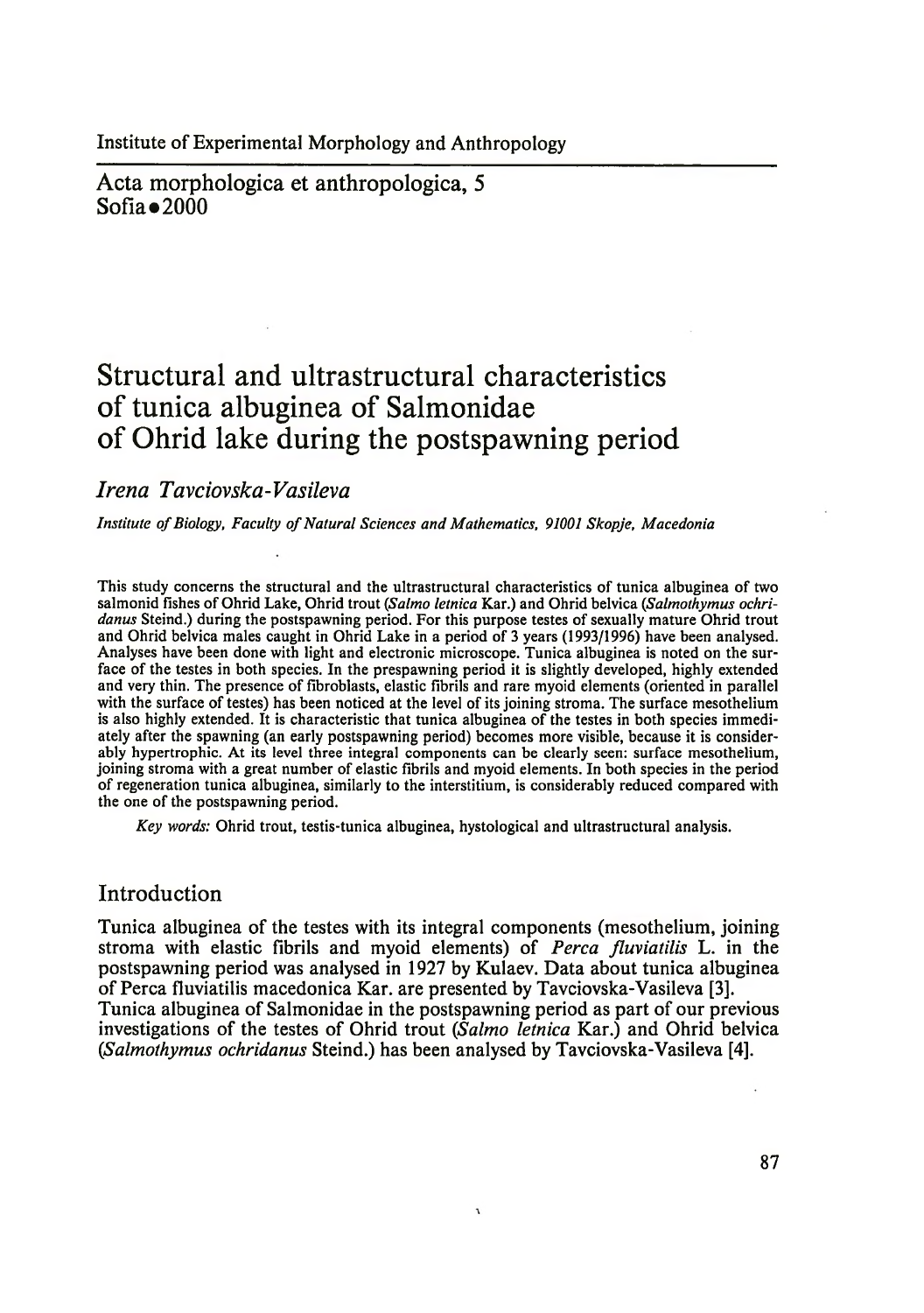# Material and Methods

Testis of sexually mature Ohrid trout *(Salmo letnica* Kar.) and Ohrid belvica (*Salmothymus ochridanus* Steind.) males caught in Ohrid Lake in a period of 3 years (1993/ 1996) have been analysed. Analyses have been done with light and electronic microscopes. For the light microscopy parts of testes have been taken immediately after the decapitation of the alive samples, and fixed in Bouin fixative and 4% neutral formaline. Standard paraffin technique has been used for the preparation of microscopic slides. The sections are  $5 \mu m$  thin and they are stained according to the following 3 methods: Hemalaun-Eozin method, Floranten method and modification of Mallory by Heidenhain (Azan method). The microphotographs for light miroscopy have been taken with Leitz-Wetzlar Ortholux microscope, camera Otrhomat. The histological analysis of the material has been done on the paraffin sections, as well as on semithin ones, prepared according to the following procedure: 1. The sections with the thickness  $0.5-1$  µm have been cut on Reichert-Yung "Ultracut' ultramicrotome, using glass knives for electronic microscopy. 2. The sections have been stained by the method of permanent monochromatic staining with toluidine blue.The microphotographs of the semithin slides have been done using Leitz-Wetzlar Ortholux microscope, camera Otrhomat. The photodocumentation of paraffin and semithin preparations has been done using Kodak Ektapress Multi Gold II PJM-36 slides, with blue filter. Small parts of testes 1-2 mm big have been used for electronic microscopy .The material has been fixed according to following procedure: 1. Immediately after the tissue sections have been taken, they are fixed in 3 % glutaraldehyde and then conserved in 0,1 M phosphate puffer. 2. After adequate fixation the material has been subunited to postfixation in  $1\%$  osmium tetraoxid (OsO). 3. In the further treatment the material has been washed in phosphate puffer, dehydrated in series of acetone and uranil acetate, and after that it has been dehydrated in acetone. 4. The tissue sections have been infiltrated with Durcopan ACM mixture, mixture of acetone-Durcopan, Durcopan No 1, Durcopan No 2. The same fixation has been used for semithin sections. For the ultrastructural analysis, ultrathin sections of 40- 60 pm tickness have been prepared and contrasted with uranil acetatae and lead cytrate.The sections have been observed on Tesla BS 500 and ORTON (Zeis) EM 109 electronic microscopes.

### Results

#### Ohrid trout *(Salmo letnica* Kar.)

#### Prespawning period

Tunica albuginea covers the surface part of the testes. In the prespawning period it is slightly developed, highly extended and very thin (Fig. 1). Fibroblasts, elastic fibrils and rare myoid elements (oriented in parallel with the surface of testes) have been noticed at the level of its joining stroma. On the surface of the tunica albuginea the mesothelium is also highly extended (Fig. 2). Tunica albuginea, i.e. its integral components are well noticed on semifine slides, as well as on the slides examined by light microscope (Fig. 3).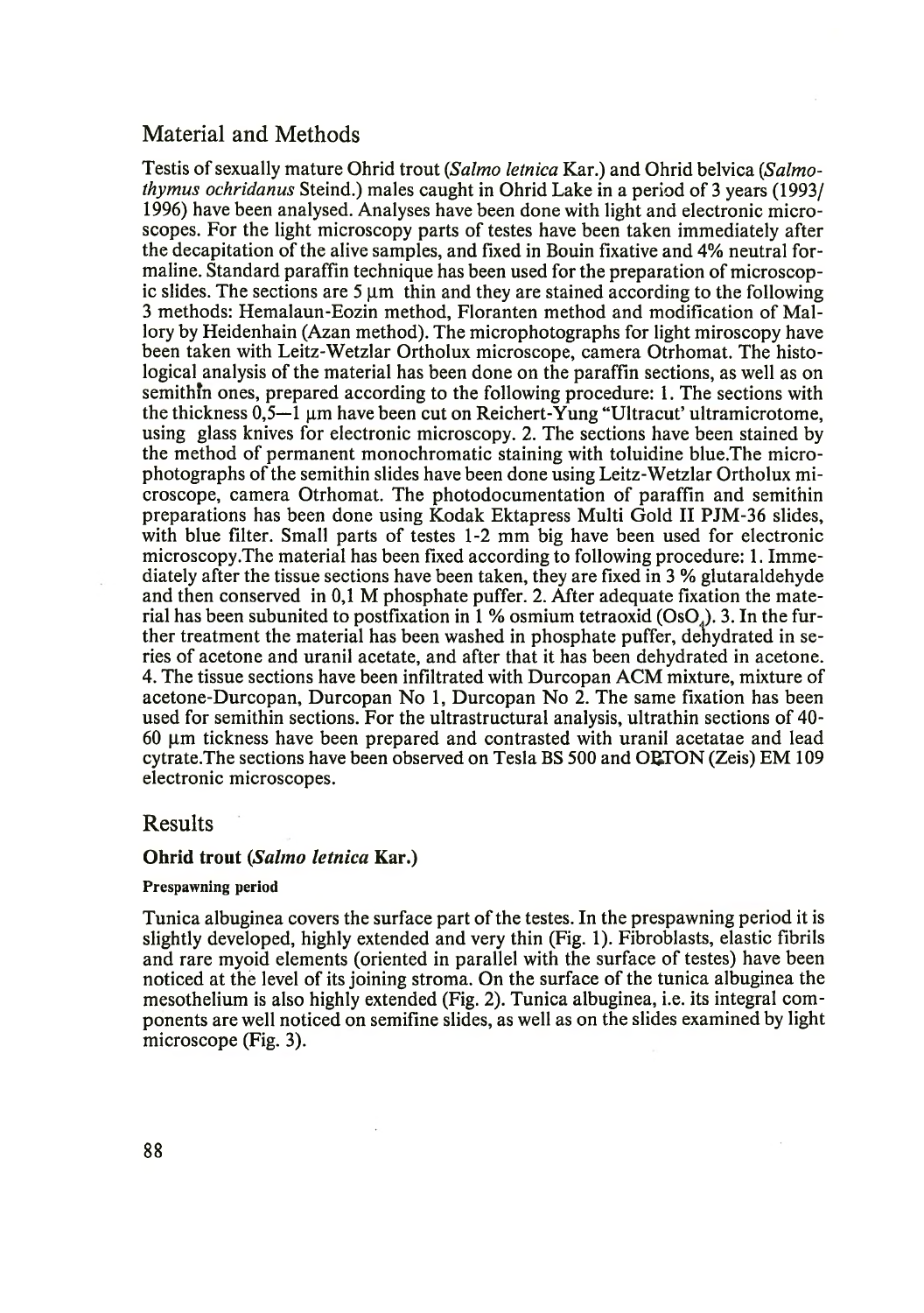





Fig. 1. Maximally dilated seminiferous lobules (SL) filled with sperm cells. On the surface well seen tunica albuginea (TA). Sertoli cells with endotheliomorphic appearance (arrows). Floranten (x45)

Fig. 2. Tunica albuginea with surface mesothelium (small arrows). Seminiferous lobules filled with sperm cells (S). Rare, single spermatogonia (Sp) in latent (dormant) condition (arrow). Floranten  $(x45)$ 

Fig. 3. Surface part of the testis with tunica albuginea (TA) with colagenous, elastic fibrils, fibroblasts and rare myoid elements. Seminiferous lobules filled with sperm cells (S). Semithin section, toluidine blue (x40)



Fig. 4. On the surface of the testis maximally hipertrophic tunica albuginea (TA). Hemalaun - Eozin  $(x 45)$ 



Fig. 5. Maximally hypertrophic tunica albuginea (TA) with surface mesothelium (small arrows), big number of elastic fibrils (EF), myoid cells (MC). Sertoli cells (arrows) with polymorphic nucleus. Semithin section, toluidine blue  $(x100)$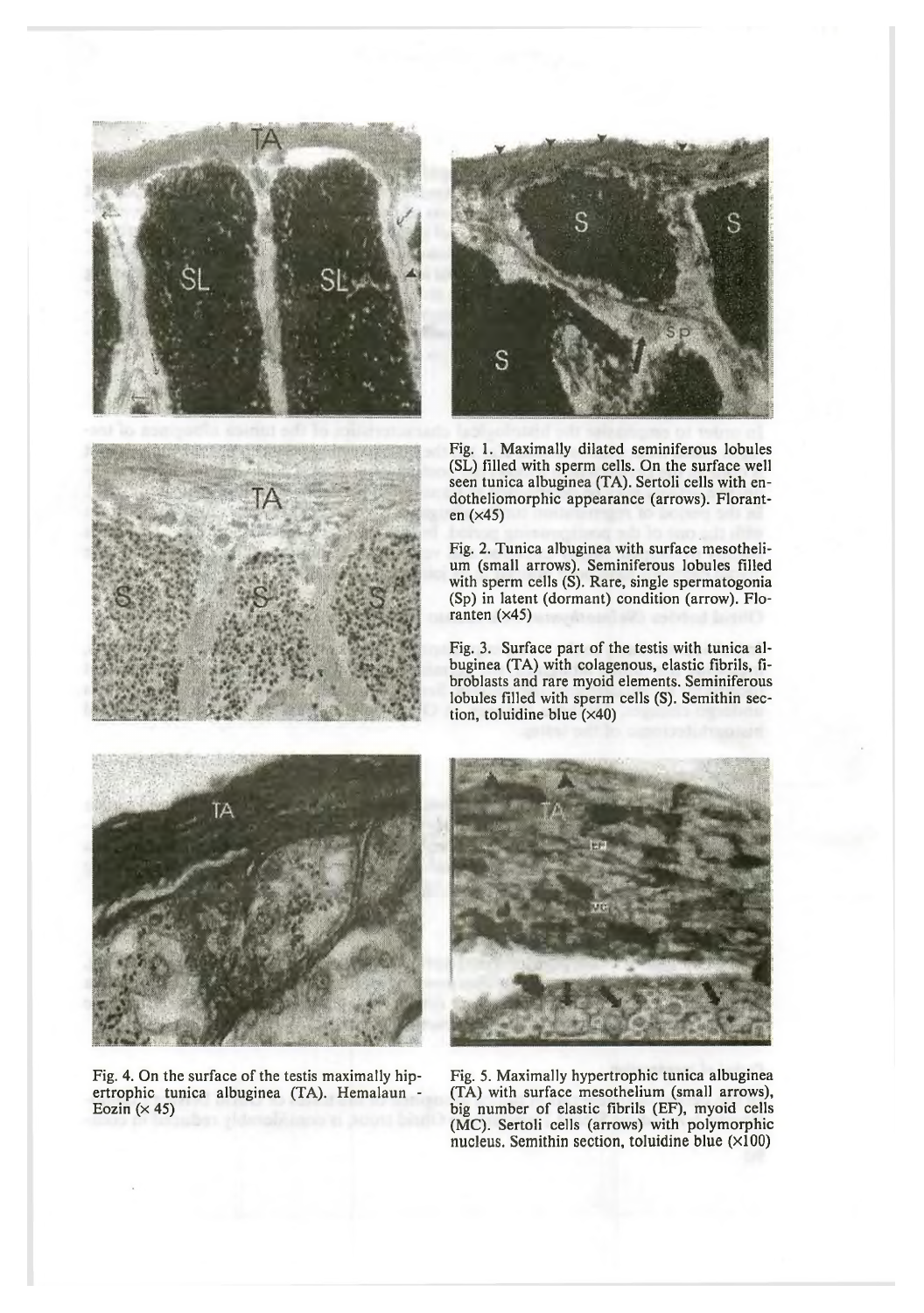#### Postspawning period

In the postspawning period all the integral components of testes, including the tunica albuginea, the latent (dormant) spermatogonia, i. e. the germinative component of testes, Sertoli cells as somatic elements of the seminiferous lobules and the interlobular interstitium undergo changes. All these changes cause a completely histological appearance as well as histoarhitectonic of testes. It is characteristic that tunica albuginea of the testes in Ohrid trout (*Salmo letnica* Kar.) immediately after the spawning (an early postspawning period) becomes more visible, because it is considerably hypertrophic (Fig. 4, 5). Its three integral components can be crearly seen: surface mesothelium (Fig. 5), joining stroma with a great number of elastic fibrils and myoid elements. Tunica albuginea is especially well noticed on semithin slides (Fig. 5).

#### Period of regeneration

In order to emphasise the histological characteristics of the tunica albuginea of testes in Ohrid trout (*Salmo letnica* Kar.) in the postspawning period, a partial analysis of it is done in the period which follows the postspawning period, and which as to its reproductive activity may be determined as transitional period or period of regeneration [1]. In the period of regeneration tunica albuginea is considerably reduced in comparison with the one of the postspawning period. In this period on the surface of the testes it is slightly developed, highly extended and very thin. Fibroblasts, elastic fibrils and rare myoid elements have been noticed in its joining stroma.

#### Ohrid belvica *(Salmothymus ochridanus* Steind.)

In belvica, similarly to the trout, in postspawning period all the integral components, including the tunica albuginea, the germinative component of testes, i. e. the latent (dormant) spermatogonia, the somatic Sertoli cells and the interlobular interstitium undergo changes. All these changes, in Ohrid belvica, cause a completely changed histoarhitectonic of the testes.

#### Prespawning period

On the surface of the testes in Ohrid belvica (*Salmothymus ochridanus* Steind.) tunica albuginea can be noted. In the prespawning period it is slightly developed, highly extended and very thin (Fig. 6,7). Presence of fibroblasts, elastic fibrils and rare myoid elements (oriented in parallel with the surface of testes) has been noticed at the level of its joining stroma. The surface mesothelium is also highly extended (Fig. 6).

#### Postspawning period

Tunica albuginea in the postspawning period becomes more visible and thicker (Fig. 8) compared with the one of the prespawning period. On the surface of the tunica albuginea mesothelium can be seen in this period, while in its joining stroma there are elastic fibrils (Fig. 9) and myoid elements (Fig. 10).

#### Period of regeneration

In the period of regeneration tunica albuginea of the testes of Ohrid belvica (*Salmothymus ochridanus* Steind.) similarly to Ohrid trout, is considerably reduced in com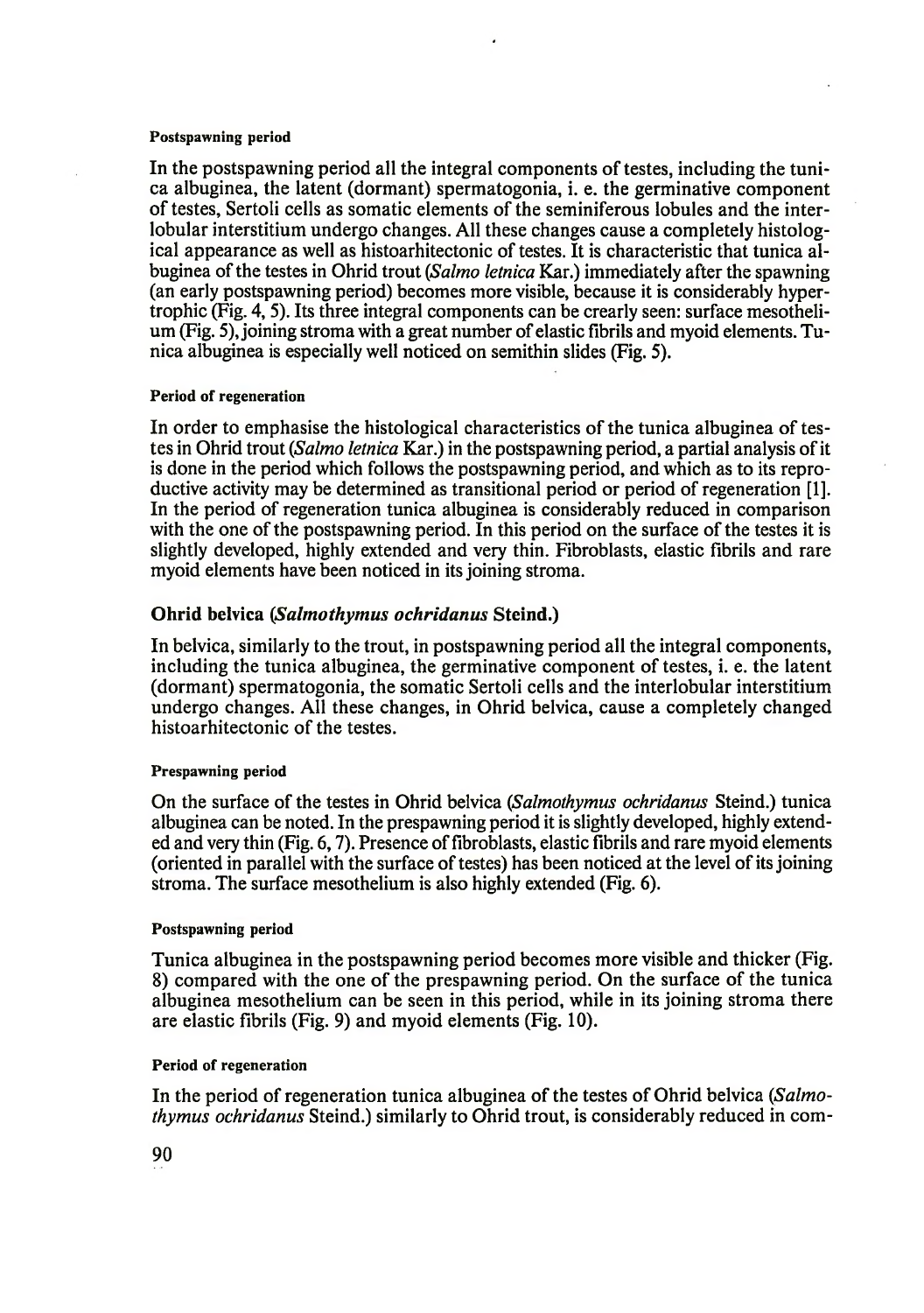Fig. 6. Maximally dilated tunica albuginea (TA) with surface mesothelium (small arrows). In the subcapsular region latent (dormant) spermatogonia (arrow). Seminiferous lobulus with sperm cells (S). Hemalaun - Eozin (x40)

Fig. 7. On the surface of the testis well seen tunica albuginea (TA). Seminiferous lobulus (SL) with sperm cells (S). Sertoli cells with endotheliomorphic appearance (thin arrows). Presence of single or in cysts spermatogonia (arrows) with accompanying precursor Sertoli cells (small arrows). Floranten  $(x40)$ 





Fig. 8. Subcapsular region of testis. Seminiferous lobules (SL) filled with sperm cells (S) (during the spawning). On the surface of the testis well seen tunica albuginea (TA) (arrow). Hemalaun - Eozin  $(x10)$ 

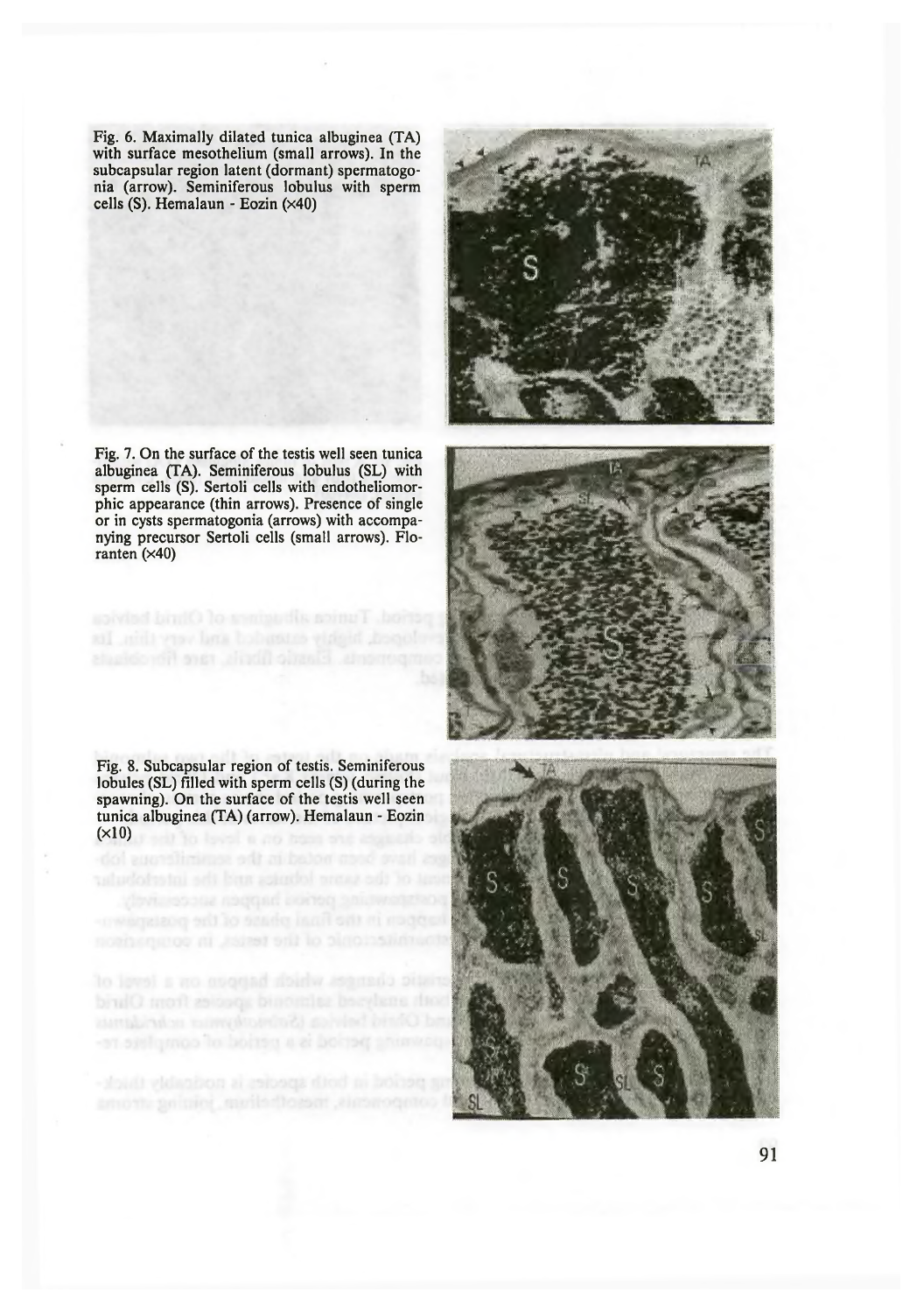



elastic fibrils (small white arrows). Seminiferous broblasts (FB) a lobules (SL) with sperm residues (SR). Sertoli section, (×4400) lobules (SL) with sperm residues (SR). Sertoli cells with lipid vacuoles (black arrows) of various dimension. Presence of spermatogonia in the wall of the lobules (small black arrows). Vascularised interstitium (I), with present collagenous fibrils in it. Azan, (x40)

Fig. 9. Hypertrophic tunica albuginea (TA) with Fig. 10. A part of tunica albuginea (TA) with fielastic fibrils (small white arrows). Seminiferous broblasts (FB) and myoid cells (MC). Ultrathin

parison with the one of the postspawning period. Tunica albuginea of Ohrid belvica in the period of regeneration is slightly developed, highly extended and very thin. Its joining stroma is not rich to the cellular components. Elastic fibrils, rare fibroblasts and single myoid elements have been noted.

### Discussion

The structural and ultrastructural analysis made on the testes of the two salmonid species from Ohrid Lake, i.e. Ohrid trout *{Salmo letnica* Kar.) and Ohrid belvica *(Salmothymus ochridanus* Steind.) in the postspawning period shows certain characteristics which give a remarkable histological picture of the testes in this period.

In the postspawning period noticeable changes are seen on a level of the tunica albuginea, and the most remarkable changes have been noted in the seminiferous lobules, i.e. Sertoli cells as a somatic component of the same lobules and the interlobular interstitium. All these changes during the postspawning period happen successively.

The changes especially those which happen in the final phase of the postspawning period, sufficiently reorganize the histoarhitectonic of the testes, in comparison with the one of the prespawning period.

Following successively the characteristic changes which happen on a level of the testes in the postspawning period in both analysed salmonid species from Ohrid Lake, Ohrid trout *{Salmo letnica* Kar.) and Ohrid belvica *{Salmothymus ochridanus* Steind.) we have found out that the postspawning period is a period of complete reorganisation of the testes.

Tunica albuginea in the postspawning period in both species is noticably thicker, which makes possible its three integral components, mesothelium, joining stroma